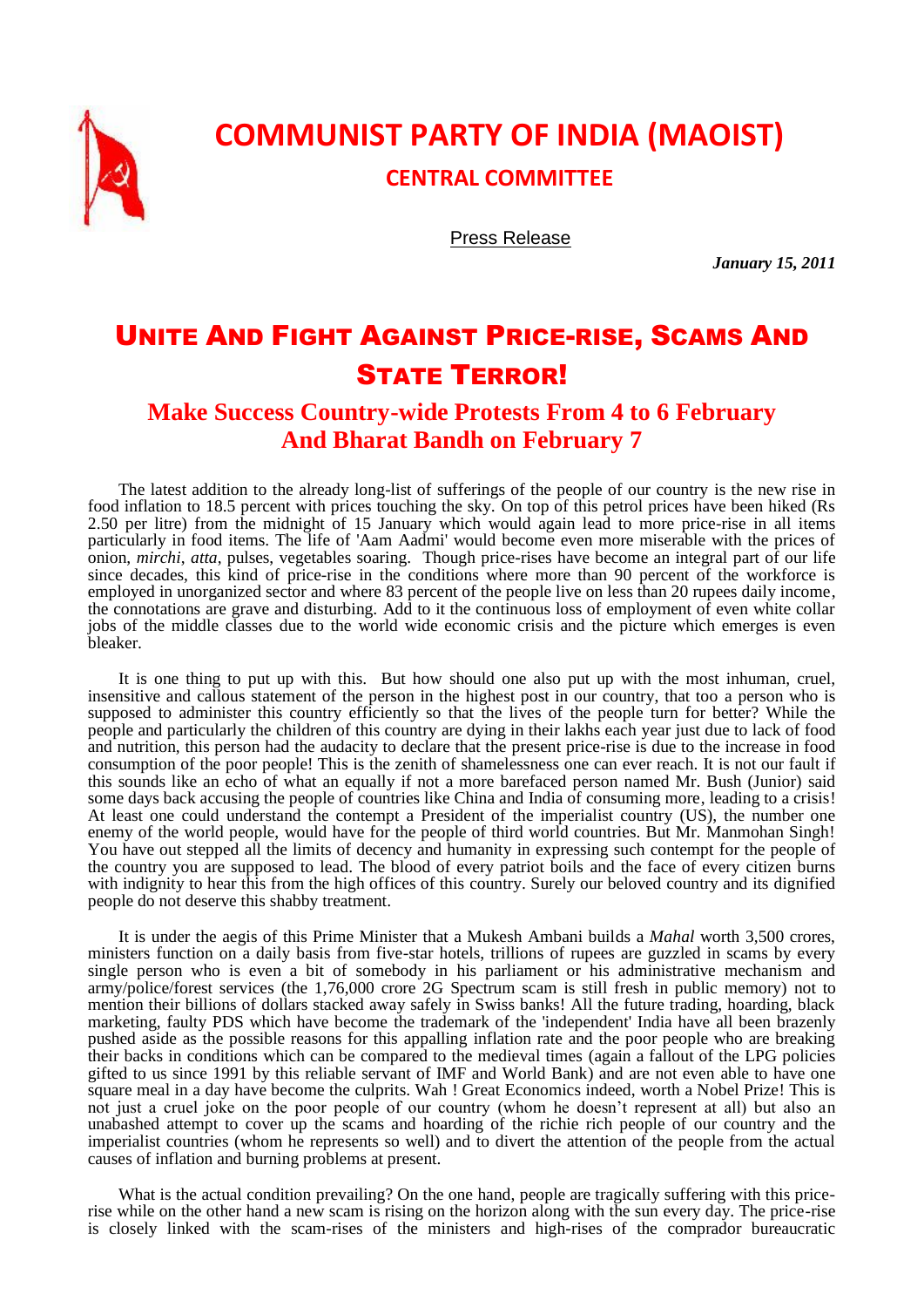bourgeoisie along with the rise in their bank accounts in the Swiss banks. (Remember? India refuses to reveal the names of those persons who have amassed billion of dollars in these banks?) The recent 2G Spectrum scam has exposed the back door deals of the big players of the corporate world, ministers and hi-fi media people while the series of scams which came to light have uncovered the brash pillage by all the parliamentary parties of the resources rightfully belonging to the people. The BJP which had stalled the proceedings of the Parliament for a whole session with the demand of instituting a JPC on 2G Spectrum scam is desperately trying to masquerade as a 'clean party' hiding its own set of scams, one of the major of these happening in Karnataka under BJP Chief Minister Yedyurappa. The close relations which Congress and BJP, including the leader of opposition Ms. Sushma Swaraj have with the notorious mining mafia bosses Reddy brothers are well documented. There is another purpose too. With Aseemanand singing in police custody and the unearthing of other evidences, the direct involvement of the saffron terrorists in the Samjhauta Express, Malegaon and Mecca Masjid blasts stands exposed and the JPC probe demand and the uproar about price-rise are aimed at diverting the attention of the people from the heinous criminals involved in those blasts. The UPA government dumped A. Raja, of course after lot of hullabaloo due to inescapable evidence implicating him, in the 2G spectrum scam in order to save the skin of the Prime Minister and Sonia who are the directors of this sky-scraping scam and without whose involvement such a spectacle would be impossible. The names of highest level ranking generals in the army have also come up in scams not to mention the bureaucrats. The mother of all scams but which is not so visible is the stockpiling of thousands of crores of rupees by the likes of Naveen Patnaik, Raman Singh, YSR (now dead), Yedyurappa, Nitish Kumar, Narendra Modi, Vilasrao Deshmukh and Ashok Chavan in the form of commissions earned through the MoUs they are signing with the MNCs and imperialists. YSR had alone earned nearly 60,000 crores of rupees in his term as CM and one can imagine how many billions of rupees of the hard earned money of the common people is filling the coffers of all these super gangsters.

The people of our country are not sitting quite while these scamsters and gangsters are pillaging our wealth. In every corner of our country people are agitating at various levels and in different forms against corruption, all kinds of anti-people policies, price-rise and loot of natural resources. Of all these resistances, the most organized and militant struggle is waged by our party the CPI (Maoist). That is why it was named the biggest internal security threat by the Sonia-Manmohan-Chidabaram gang and an unprecedented countrywide multi-pronged offensive was launched on it in the name of Operation Green Hunt (OGH). The intensification of the anti-people, pro-imperialist policies which give rise to scams and price-rise and the repression on CPI (Maoist) are directly proportional and this became particularly obvious in the past two months. The Prime Minister and Home Minister are conducting series of meetings to crush the Maoist movement and in the latest meeting held in January first week with higher level officers of police and paramilitary forces of six states, they laid emphasis on synergy between intelligence agencies, paramilitary and the police. This insistence on synergy is not an innocent proposal but is aimed at perpetrating more massacres, mopping up campaigns and clearing the *adivasis* and Maoists from the forests. Some more billions of rupees were allotted for this War on People.

In West Bengal, the social fascist CPM in collusion with the central government has increased the number of camps to 140 in Jangal Mahal and Lalgarh and filled them with police, paramilitary and its own counter-revolutionary Harmad Bahini goons, with an eye on the upcoming elections. That the ongoing atrocities and repression on the people of these areas would increase is anybody's guess and the massacre by CPM/Harmad cadres of eight people and injuring many more in Lalgarh area in the first week of January are an indication of the terrible things in store. On December 3, 2010, the police arrested the West Bengal state secretary of our party Com. Sudeep Chongdar, state committee members Kalpana Maiti, Barun Sur, Anil Ghosh and some other comrades while another state committee member Com. Dwijen Hembram was arrested earlier. They were cruelly tortured and false cases were foisted on them. Particularly, the insulting and inhuman treatment meted out to Com. Kalpana is denigrating the dignity of a woman.

In Bihar and Jharkhand arrests, tortures, barbarous attacks and murders of Maoist cadres are continuing. In Andhra Pradesh despite the claims of the ruling classes that they have suppressed the Maoists, fake encounters and attacks on the people haven't stopped. On 17 December, 2010, in an encounter in Visakhapatnam district four comrades including three women were killed. People fighting against seizure of their lands for SEZs, thermal power plants and for a separate Telangana state are being fired upon indiscriminately.

In an unprecedented severe offensive on Maoist areas in Odisha in the past two months nearly 25 Maoist cadres and ordinary people were killed and most of these 'encounters' were fake. Five Maoists in Kalinganagar area on January 2, nine Maoists in Niyamgiri area on January 9 and two Maoists in Keonjhar area on January 12 were killed in so-called encounters. Right in the beginning of this year two villagers were killed in cold-blood in Bargarh district and the police claimed it was an encounter.

On 8 October, in Savargaon of Gadchiroli district of Maharashtra (Dandakaranya), the ITBP forces had fired mortars shells on a school leading to the death of 6 people including two school children and injuries to eight more. On the next day on 9 October, in a fierce encounter in Mahasamund district of Chhattisgarh (CG) six comrades were martyred and the police killed two innocent villagers mercilessly in the same incident. On 23 November, the CRPF had massacred nine villagers near Jegurugonda in Dantewada district. The CG